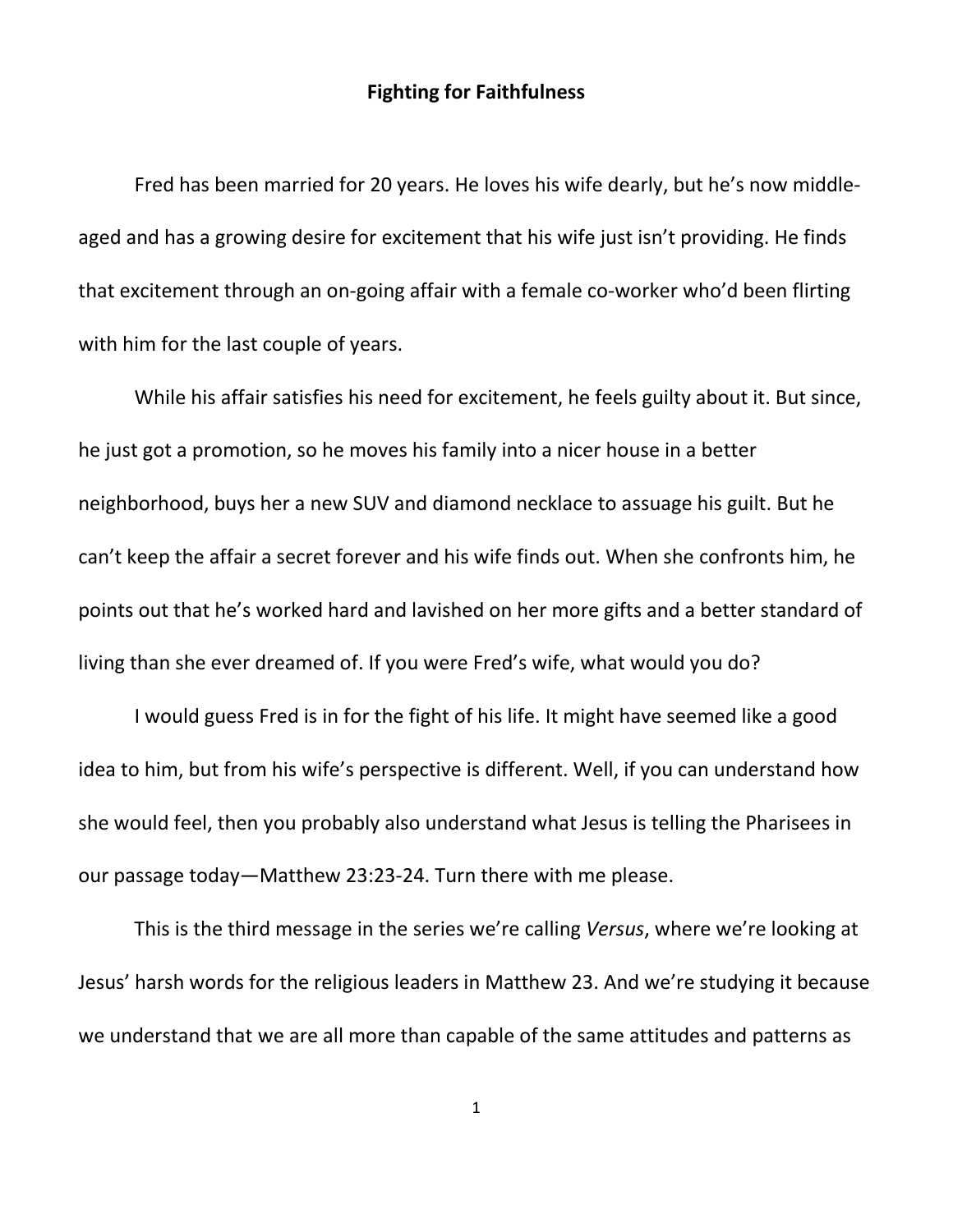those religious leaders. We're all capable of pretending to be better or more righteous than we really are—we call this hypocrisy. We're also more than capable of comparing ourselves and looking down on other people because we're holier than they are.

Today, we're on to another one of Jesus' criticisms in verse 23-24. [read] Typically, at staff meetings on Wednesday, we talk about the Sunday passage. But this past Wednesday, we had a hard time agreeing on what, exactly Jesus is talking about here. The big question was this phrase in verse 23, **"…the more important matters of the law..."** Growing up, more than one Sunday school teacher taught me that all sins are equal in God's eyes. So, what do you think of that? Are all sins equal in God's eyes?

I know where we get this. We get it from James 2:10, **"For whoever keeps the whole law and yet stumbles at just one point is guilty of breaking all of it."** But the problem with saying all sins are equal in God's eyes is that, for instance, *lust* would be *equal* to adultery. And if that's really the case, if I lust, I may as well just go all way.

But the other problem is that Jesus seems to say otherwise. Some commands of the law that are more important than others. The question is, which ones are more important? Are the 10 Commandments important, but the rest of them aren't? Are sexual sins worse than others? We sometimes make them out to be that way.

Well, as I studied this further, I came to realize that the answer comes when we're able to answer the question, "What does God desire?" or "What does God really want?" I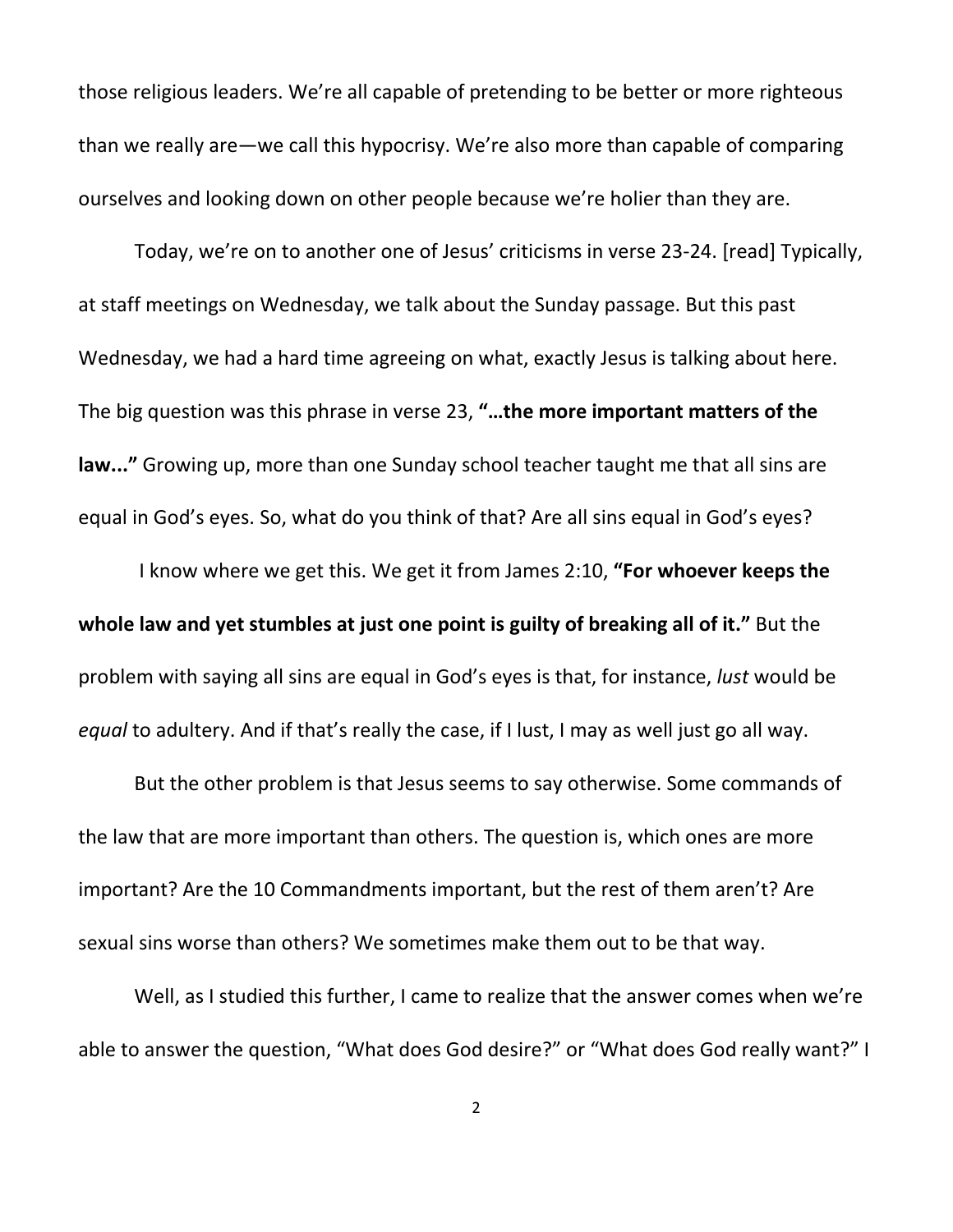came to this conclusion when I realized Jesus wasn't saying anything new. He was referencing something written 700 years before. The passage is from Micah 6. When we understand Micah 6, we'll understand Jesus.

The book of Micah is one of what we call the minor prophets. The reason the minor prophets are minor isn't because they were less important. There wasn't a prophet minor league. It's just that the minor prophets wrote shorter books. That's it.

The book of Micah was written in the late 700s BC, to warn the people of Israel that they were about to be conquered by Assyria because of their unfaithfulness, which was summed up in sins like worshiping idols (1:7), robbing people of their property (2:2), failing to uphold justice (3:9), and the priests taking bribes (3:11).

So, in Micah 6, God presents his case against Israel, **"1 Listen to what the Lord says…For the Lord has a case against his people; he is lodging a charge against Israel."**

In verses 3-5, God asks some rhetorical questions, **"3 People, what have I done to you? How have I burdened you? Answer me. 4 I brought you up out of Egypt and redeemed you from the land of slavery. I sent Moses to lead you, also Aaron and Miriam. <sup>5</sup> My people, remember what Balak king of Moab plotted and what Balaam son of Beor answered. Remember your journey from Shittim to Gilgal, that you may know the righteous acts of the Lord."** He's basically saying, "Remember all the things I've done for you? The way I've kept my covenant with you."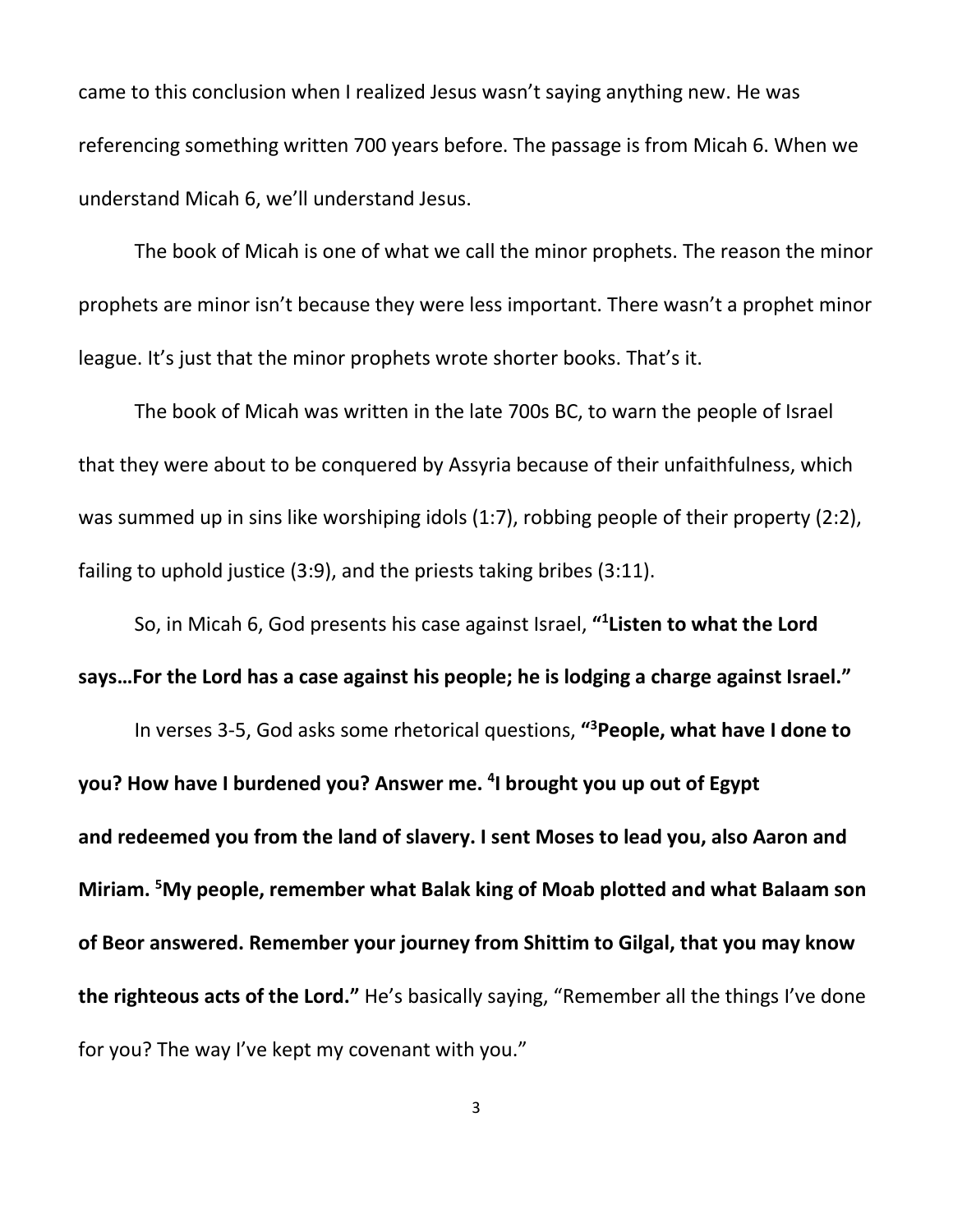Then in verses 6 and 7, Micah anticipates Israel's response. And they give some ridiculous, even sarcastic, examples. Verse 7, **"7 Will the Lord be pleased with thousands of rams, with ten thousand rivers of olive oil? Shall I offer my firstborn for my transgression, the fruit of my body for the sin of my soul?"** Essentially, "What do you want us to do? How many more rams do we have to sacrifice? We're running out of rams. Do we need to sacrifice our children now? Would that make you happy?"

Micah answers in this famous verse, Micah 6:8, **"8 He has [already] shown you, O mortal, what is good. What does the Lord require of you? To act justly and to love mercy and to walk humbly with your God."**

You see, Israel believed that what was important to God was their religious practice—sacrifice, special prayers and feasts. Now, to modern, Western ears, it seems strange that they didn't get it. But that's because we live in a society that attaches *morality* to religion. For instance, when someone says all religions are basically the same, they're speaking almost entirely about morals—all religions teach people not to lie, cheat or steal and just to be nice to each other.

What you may not know is this a Judeo-Christian idea. At the time of the prophets—and even at the time of Jesus, Judaism was the only religion that tied worship to morality. Pagan religions believed the gods didn't care how you live as long as you placate them with offerings and prayers and rituals. That's why the prophets consistently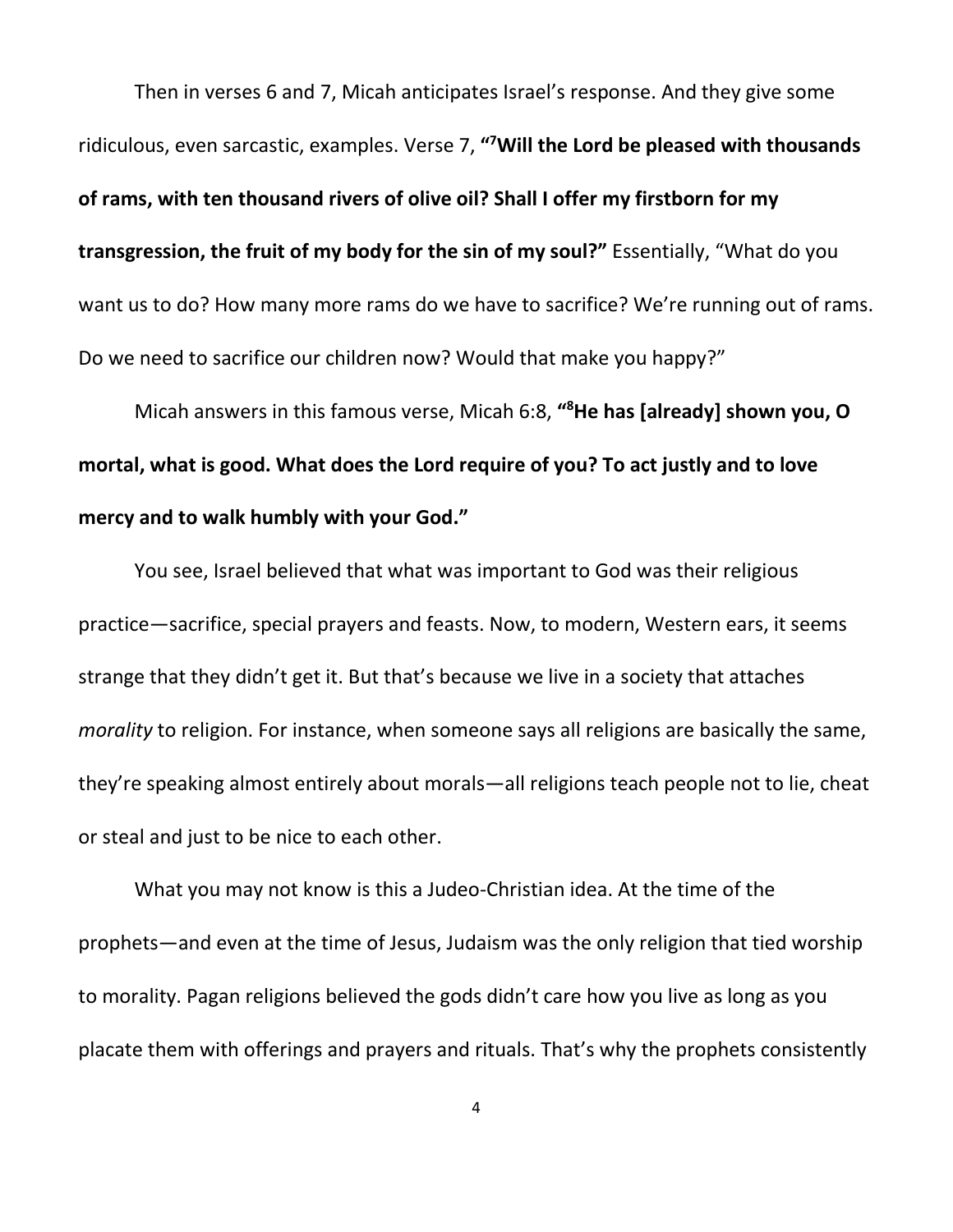harped on two things—don't worship foreign gods and treat others well. They're related. If you worship their gods, you'll live immorally like their followers.

The Israelites were always tempted to think more like pagans. So, they thought they could do whatever they wanted and be OK with God because they had the Temple. But the prophet Jeremiah warns them. "**Do not trust in deceptive words and say, "This is the temple of the Lord, the temple of the Lord, the temple of the Lord!" 5 If you really change your ways and your actions and deal with each other justly, 6 if you do not oppress the foreigner, the fatherless or the widow and do not shed innocent blood in this place, and if you do not follow other gods to your own harm, 7 then I will let you live in this place, in the land I gave your ancestors for ever and ever." (7:4-7)**

In Isaiah, chapter 1—same thing. The Israelites were faithful to do their religious practice at the Temple. **"11"The multitude of your sacrifices—what are they to me?" says the Lord. "I have more than enough of burnt offerings, of rams and the fat of fattened animals; I have no pleasure in the blood of bulls and lambs and goats. 12When you come to appear before me, who has asked this of you, this trampling of my courts?"**

In each of case, God is saying, *"People, this isn't what I want."* And in each case the answer is similar to Micah 6:8, "<sup>8</sup>He has already shown you what is good. Here's what **God wants from you."** (In other words, not sacrifices, not rituals, not religious festivals,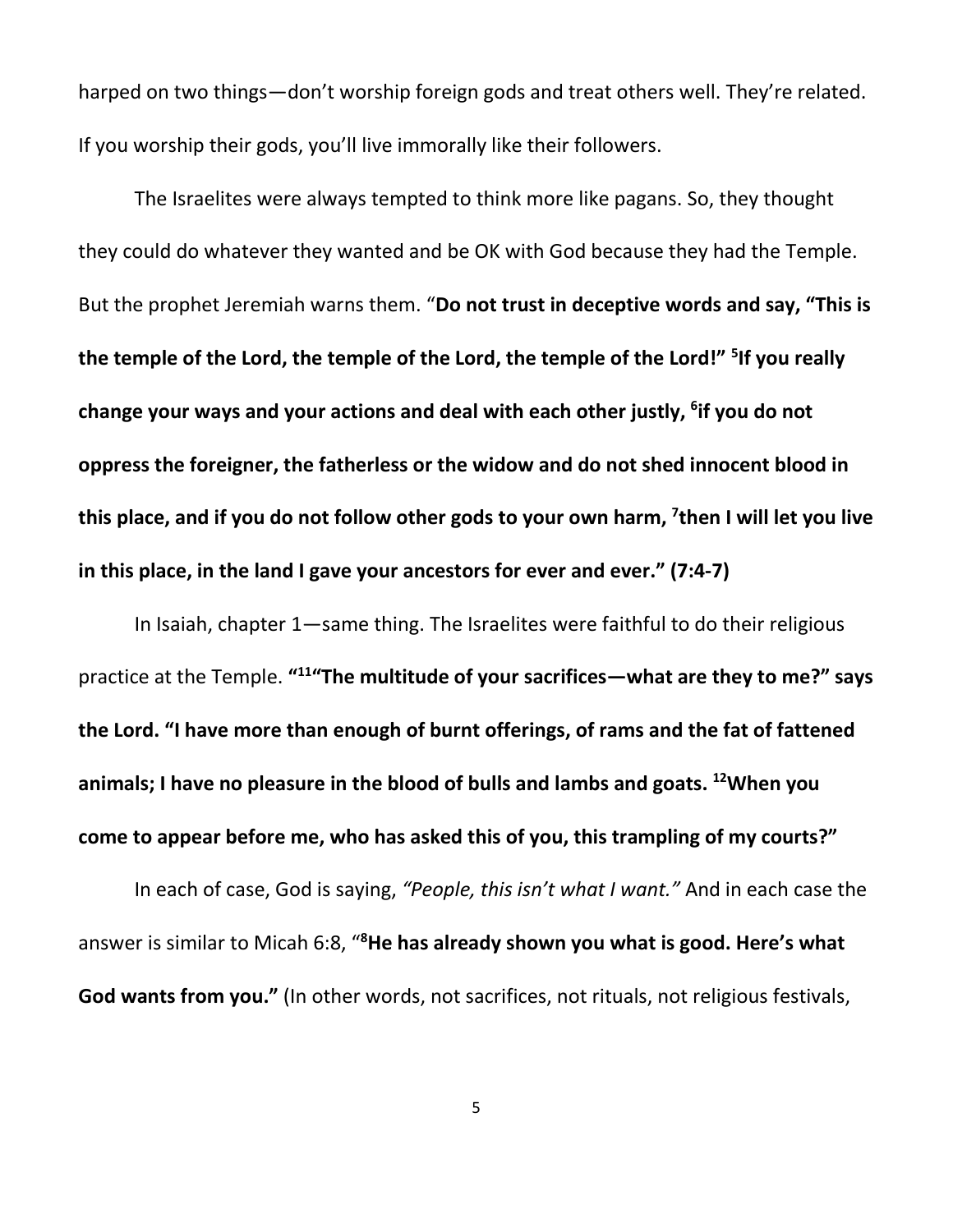not temples), but **"To act justly and to love mercy and to walk humbly with your God."** And all the other passages in the prophets say the same thing.

Now, 700 years later, Jesus says the same thing in Matthew 23. Verse 1, **"You tithe a tenth of your mint, dill and cumin."** Jesus is talking about the fact that the Pharisees were religious overachievers. One commentator calls the Pharisees, "the serious." In other words, they're the ones who are really serious about their faith. They're so serious about their faith, even though the law doesn't require them to tithe on their herbs (mint, dill and cumin)—they do it anyway. That's how committed they are. Are you impressed?

Well, this got me thinking about the practices we do that lull us into believing we're doing what God wants. What's the equivalent to the Israelite's belief that because they had the Temple, God would never judge them or because the Pharisees tithed their herbs, they were in God's will? Here are some I came up with.

I might ruffle some feathers here, but I think many Christians believe that because they prayed the "Sinner's Prayer" at one point in their life, they're automatically right with God. Now, a relationship with Jesus is a real and necessary thing, but it's not a onetime choice, it's a continual, daily decision to follow him. Following Jesus is more than just saying we follow him, but living the way he calls us to live.

Sometimes we'll believe we're in God's will because we *know the Bible really well*. Some of us really love the Bible. Overall that's a good thing. But 1 Corinthians 8:1 says,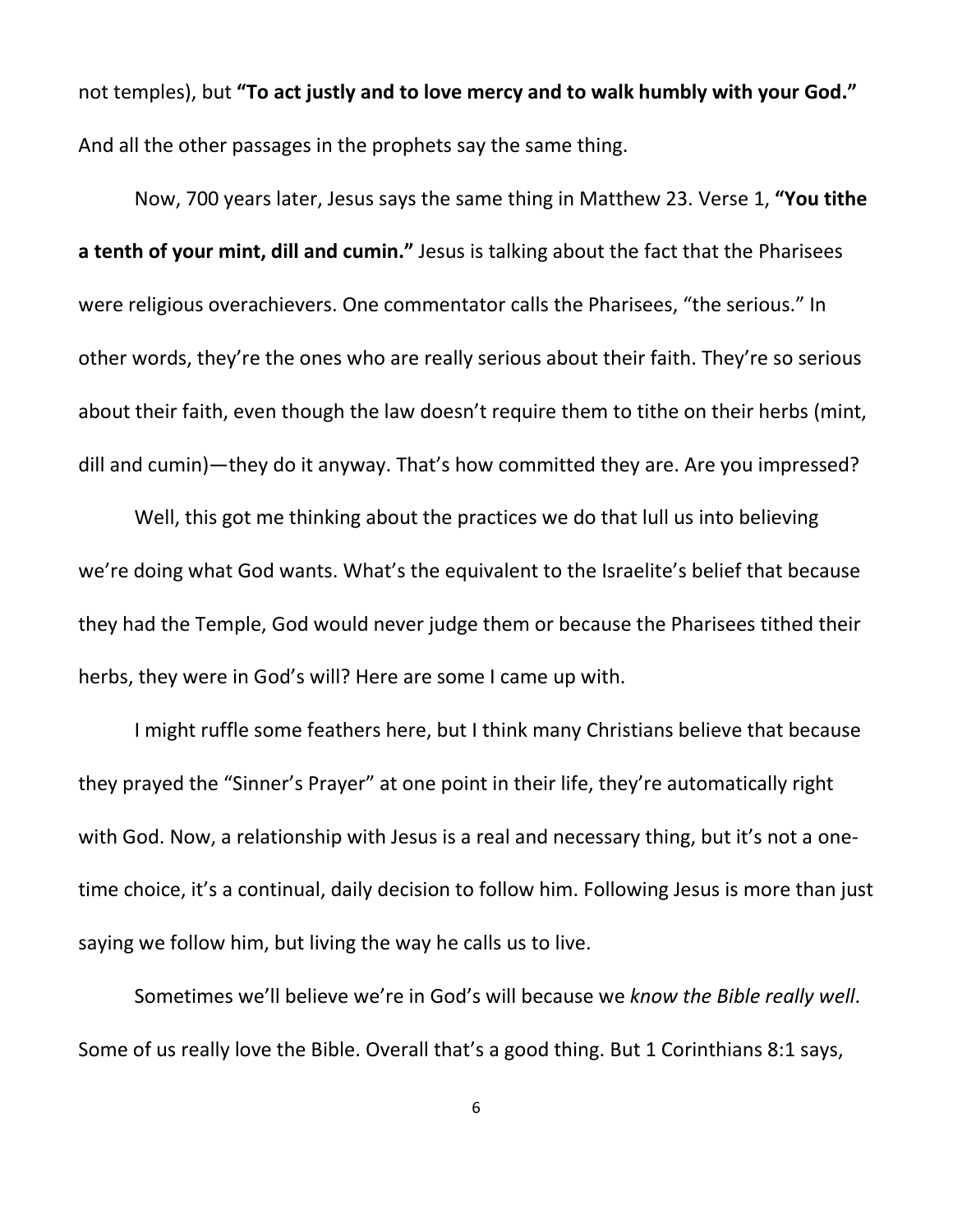**"Knowledge puffs up, but love builds up."** And from what I know of Jesus, is that *he would rather have followers who knew just a little, but loved people a lot than people who know a lot, but love very little.* Read 1 Corinthians 13 and you'll see this.

Here's another example: Many Christians are very careful to stay away from *pet sins*. They don't "smoke, drink or chew or go with girls who do," they don't even have a Facebook (which, of course is the greatest corrupter of all!). They go to church and small group faithfully and might even attend a community Bible study somewhere else. They give more money than they have to, they serve in the church more than anyone else…and yet…

They're self-righteous, critical and divisive. They're concerned more about their reputation than their character. How they look at the world is influenced more by Fox News than Bible study. Their behavior at home, work, school or with friends doesn't match up to their behavior at church.

Their attitude is, "As long as I follow God's rules, all the stuff going on in the world doesn't matter. Someone else can take care of that." They're quick to blame people for causing their own suffering in order to relieve themselves of any responsibility to help. Their religious practice makes them think they follow Jesus, but the rest of their life says they follow the gods of this age. Their life looks more like the Pharisees than Jesus.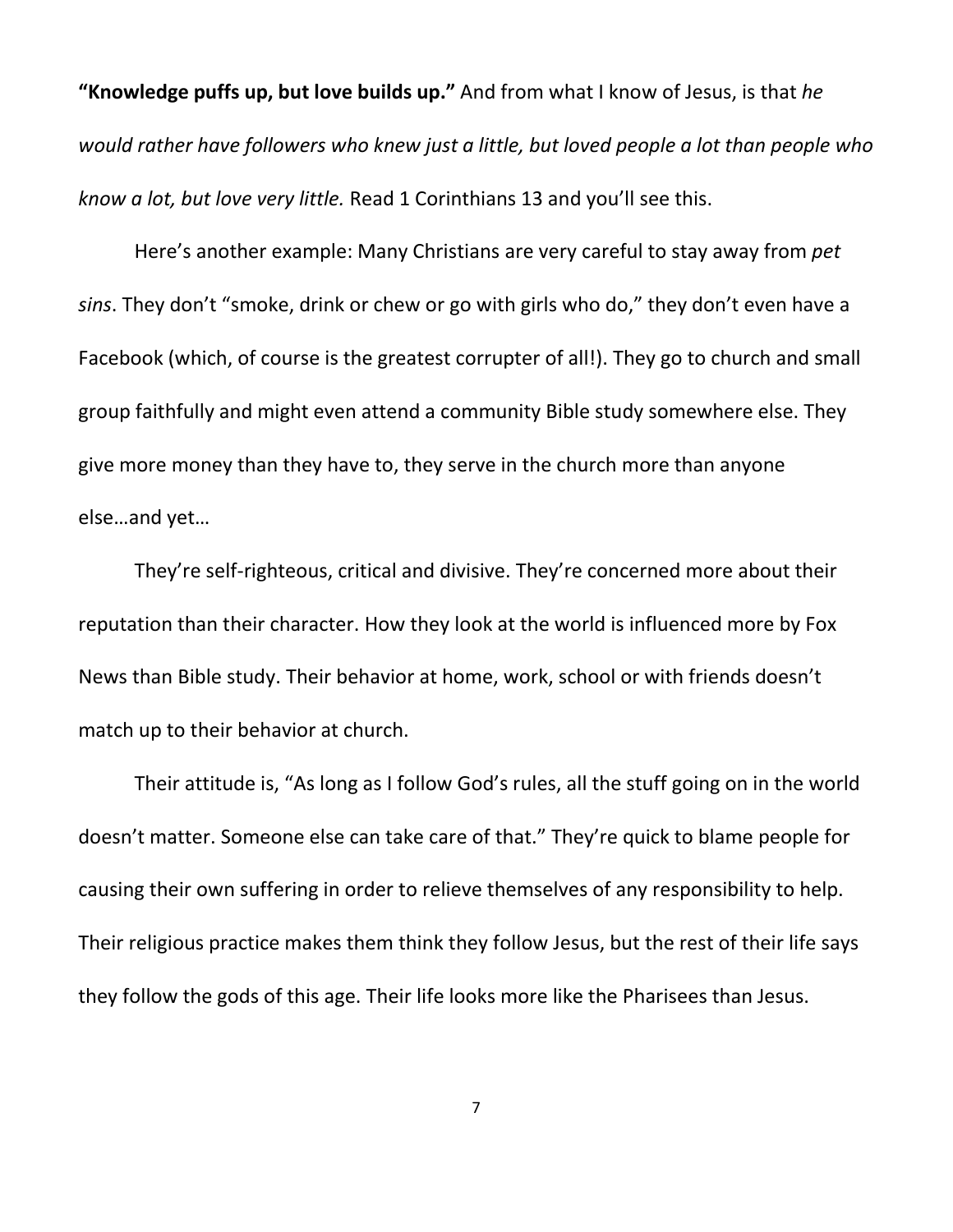And I believe that even if their religious practice is impeccable, Jesus would tell them they're neglecting the weightier matters of the law.

But this can be extremely difficult to see in ourselves. In fact, our natural reaction to this kind of message is to dismiss it or think about someone else who needs to hear it. Or you might even get a little angry at me because you think I'm picking on you. But it's a characteristic of religiosity to react to conviction with anger rather than soul-searching.

Now, I'm not against religious practice. I think religious practice is a gift. Keith likes to use the phrase "means of grace," because it's through these practices that God's grace is mediated to us. So, the question isn't whether you should participate in religious practice, the question is, "What's the outcome of your religious practice?" Does your religious practice harden your heart or soften it?

*The purpose of religious practice isn't just to placate God, it's to cultivate a certain kind of character.* Think about what it means to cultivate soil. It starts as a hard-packed surface, but in order to grow something, the plow comes in and breaks it up and turns everything over. And what results is soil that's able to accept the seed and absorb water and produce fruit. Your religious practice should do that same thing. What's most important isn't the plow, but the fruit. I believe that when Jesus talks about the more important matters, he's talking about the fruit. So, what does he say is the fruit? **"Justice, mercy and faithfulness."** Have you heard something like that before? **Act justly, love**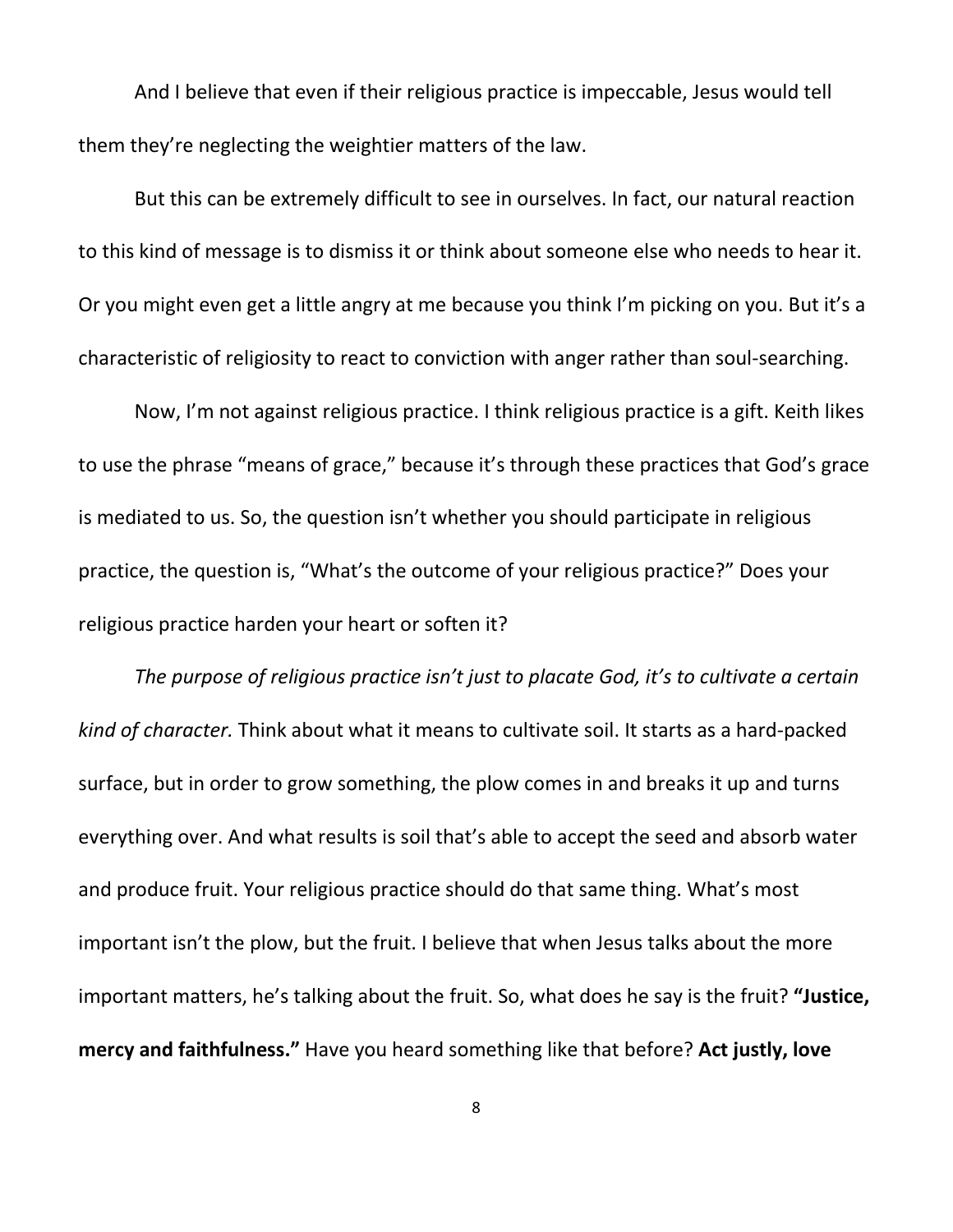**mercy, and walk humbly with God. (Micah 6:8)** Well, if these are the more important matters—if these are what God really wants—we should probably know what they mean.

The first word is *"justice."* It's the Greek word *krisis* and it has to do with our relationships with each other. We act justly when we treat others fairly. It means we're honest and we don't try to take advantage of people, especially people who are in a vulnerable position. It also means not putting undo pressure or burdens on people. Earlier in Matthew 23, Jesus says that the Pharisees put heavy loads on people's shoulder (meaning they make strict rules that are difficult to keep), but they aren't willing to help.

In our last series, we talked about the Biblical concept of Shalom. Shalom is when things are in order—materially, socially, personally, and spiritually. Justice and Shalom are inseparable—where there is injustice, there is no Shalom.

Your religious practice should cause you live in reconciled relationship with people. You don't carry grudges. You're quick to forgive. You don't avoid or judge people who are different than you or even people you deem to be "sinners." They might be "sinners" (just like you), but Jesus didn't avoid those people or marginalize them, he moved toward them and even ate with them. And he didn't avoid you, but he died for you.

Second, your religious practice should develop a heart of *mercy*. Matthew uses the word *elios*, which means *"goodwill or kindness toward the afflicted or marginalized."* So,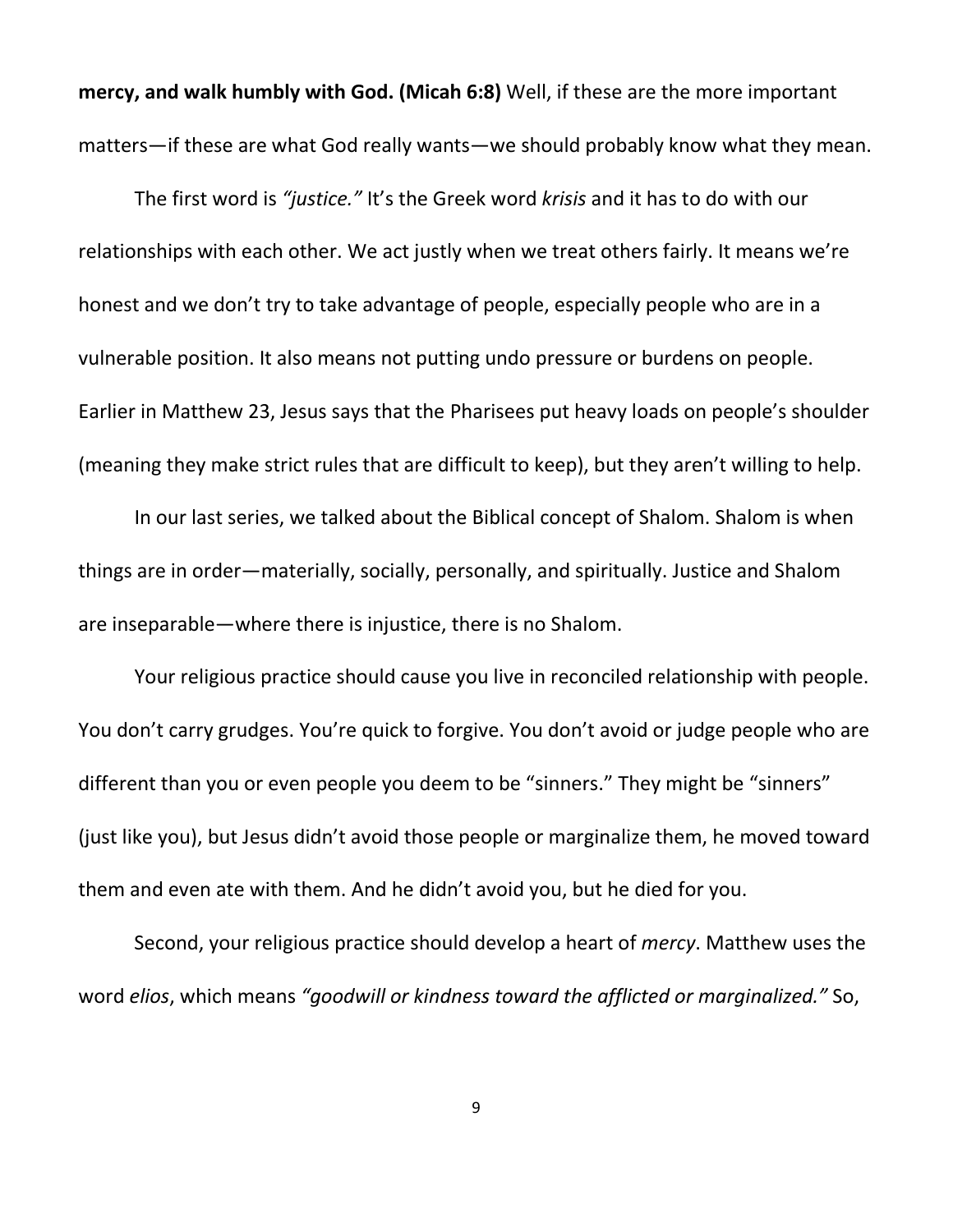you could say that *justice* has to do with *maintaining* harmony and fairness, mercy has to do with how you treat people who are already suffering.

Now you might think that because you don't speak badly of the poor or marginalized and you try not to contribute to poverty that you're doing pretty well. But according to the prophets, that's not enough. Mercy isn't passive, it's actively engaging in ways that relieve suffering and hardship. That's why we're creating opportunities through Together for Good and Prison Fellowship to engage through giving and forming relationships. I've listed a number of examples on your takehome that you can go home and look up. Like the parable of the Good Samaritan, our religious practice shouldn't distract you from acts of mercy, but it should motivate them.

Now, I know there are some Christians today who are tempted to stop here. They would say the "more important" matters of the Law is social justice. But here's the problem. Social justice can become just as much of a rote religious practice or selfrighteous as any other religious practice. In fact, I believe there might be just as many people who believe that because they serve the poor or fight racism or live sustainably, they're doing exactly what God wants. But you've probably seen examples where social justice takes the place of whole-hearted faithfulness to God.

But Jesus doesn't allow us to get away with this, because he adds something else. *Faithfulness*. Micah calls it walking humbly with your God. This is the Greek word, *pistis,*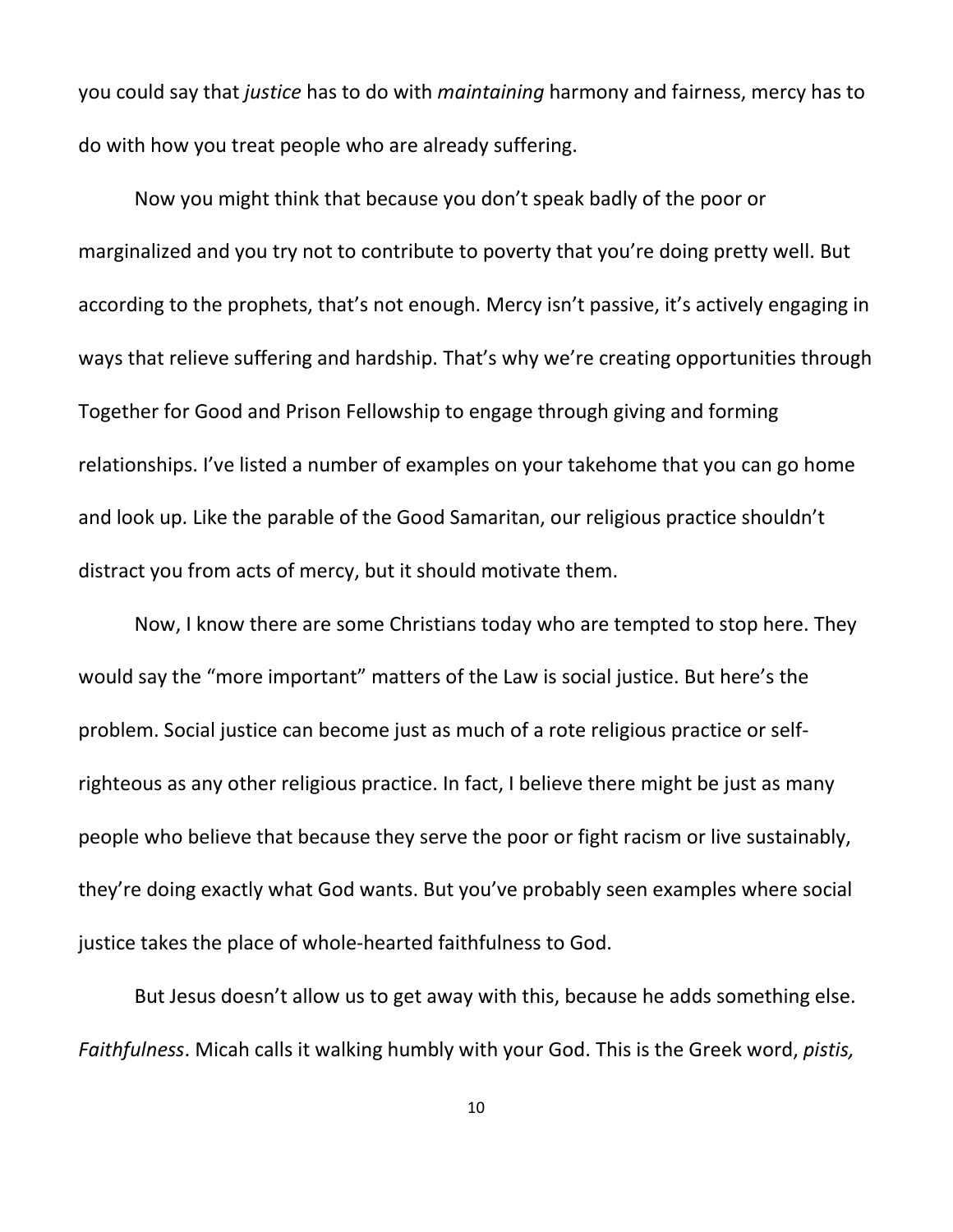and it's all over the pages of the New Testament. We often translate it "faith," but that's become such a meaningless word in our society that I don't think it really captures what Jesus is saying. A better word might be the word "fidelity." Remember our example of Fred from the beginning of the message? What would fidelity look like for Fred?

It would mean submitting his desires to the desires of his wife. It would mean not just seeking his own happiness, but hers as well. It would mean a whole-hearted commitment to her—with both actions and attitude.

Another word we might use is the word "allegiance." There's a whole book about this called Salvation by Allegiance Alone. The word allegiance acknowledges that Jesus is Lord. We tend to like to talk about Jesus as our Savior. Did you know the New Testament calls Jesus "savior" 24 times? But it calls him Lord, 627 times.

So, what does it mean to walk humbly with God? It means to live like Jesus is really Lord—to submit our will to his. If that's not what's in your heart, then all the social justice and all the Bible Studies and worship services and spiritual retreats in the world are missing the point. When you confess Jesus as Lord, you'll find that he is not a burden, he is not harsh. He is merciful and just. And he loves you. And as you get to know him more and learn to follow him more faithfully, and your character is formed to his, you will find strength in your weakness, peace in the middle of storms, and communion in the middle of loneliness.